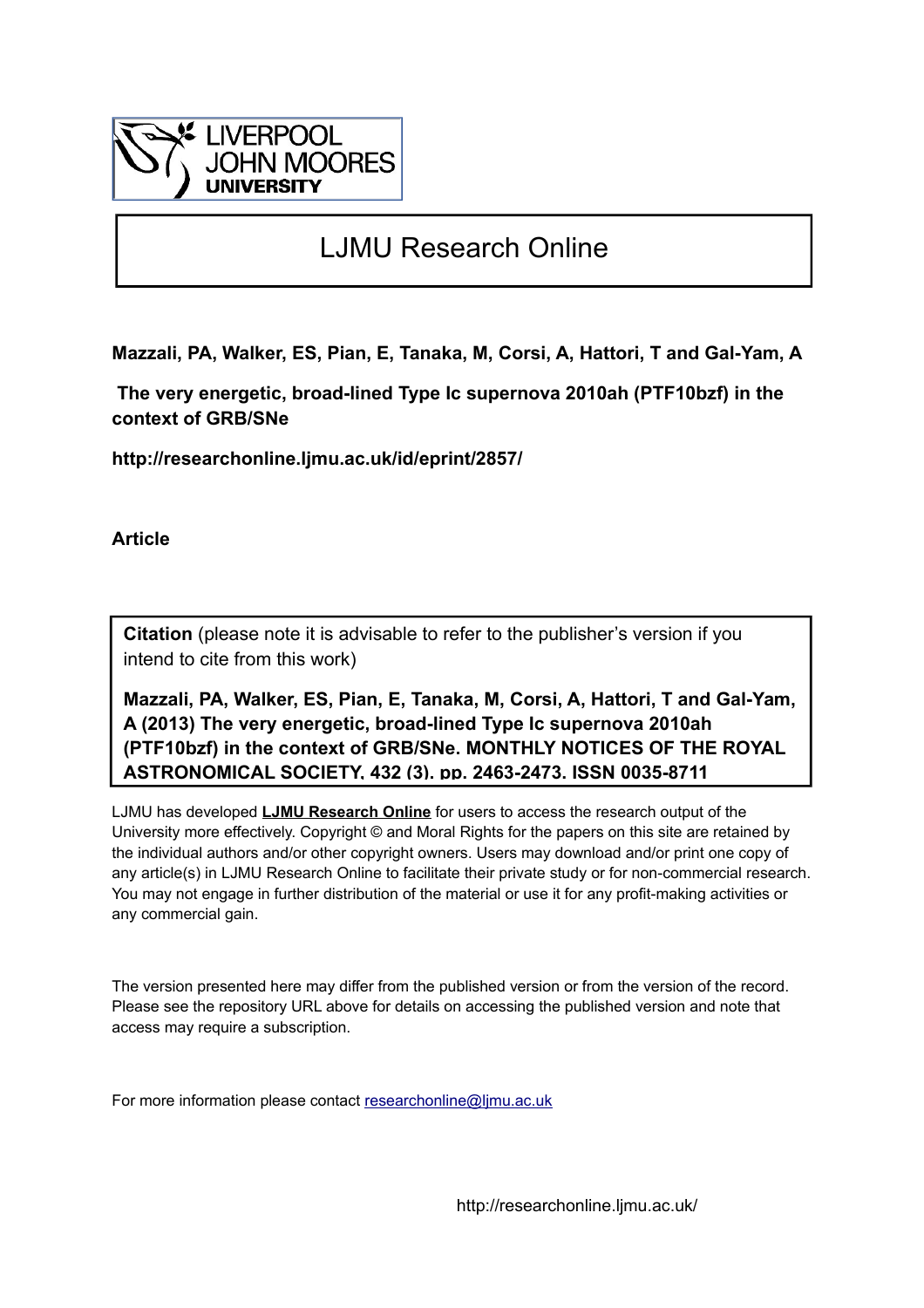## The very energetic, broad-lined type Ic Supernova 2010ah (PTF10bzf) in the context of GRB/SNe

Paolo A. Mazzali<sup>1,2,3\*</sup>, Emma S. Walker<sup>4,5</sup>, Elena Pian<sup>5,6</sup>, Masaomi Tanaka<sup>7</sup>, Alessandra Corsi<sup>8</sup>, Takashi Hattori<sup>9</sup>, and Avishay Gal-Yam<sup>10</sup>

1 INAF-Osservatorio Astronomico, vicolo dell'Osservatorio, 5, I-35122 Padova, Italy

<sup>2</sup>Astrophysics Research Institute, Liverpool John Moores University, Liverpool, UK

 $3$ Max-Planck Institut für Astrophysik, Karl-Schwarzschildstr. 1, D-85748 Garching, Germany

<sup>4</sup>Yale University, New Haven, CT, USA

<sup>5</sup>Scuola Normale Superiore, Pisa, Italy

<sup>7</sup>National Astronomical Observatory, Mitaka, Tokyo, Japan

<sup>8</sup>George Washington University, Washington, D.C., USA

<sup>9</sup>Subaru Telescope, National Astronomical Observatory of Japan, Hilo, HI, USA

<sup>10</sup>Weizmann Institute of Science, Rehovot, Israel

Accepted ... Received ...; in original form ...

## ABSTRACT

SN 2010ah, a very broad-lined type Ic Supernova (SN) discovered by the Palomar Transient Factory, was interesting because of its relatively high luminosity and the high velocity of the absorption lines, which was comparable to that of Gamma-ray Burst (GRB)/SNe, suggesting a high explosion kinetic energy. However, no GRB was detected in association with the SN. Here, the properties of SN 2010ah are determined with higher accuracy than previous studies through modelling. New Subaru telescope photometry is presented. A bolometric light curve is constructed taking advantage of the spectral similarity with SN 1998bw. Radiation transport tools are used to reproduce the spectra and the light curve. The results thus obtained regarding ejecta mass, composition and kinetic energy are then used to compute a synthetic light curve. This is in reasonable agreement with the early bolometric light curve of SN 2010ah, but a high abundance of <sup>56</sup>Ni at high velocity is required to reproduce the early rise, while a dense inner core must be used to reproduce the slow decline at late phases. The high-velocity <sup>56</sup>Ni cannot have been located on our line of sight, which may be indirect evidence for an off-axis, aspherical explosion. The main properties of SN 2010ah are: ejected mass  $M_{\rm ej} \approx 3{\rm M}_{\odot}$ ; kinetic energy  $E_{\rm kin} \approx 10^{52}\,{\rm erg}, \dot{\rm M}({}^{56}{\rm Ni}) \approx 0.25{\rm M}_{\odot}$ . The mass located at  $v \gtrsim 0.1 \text{ c is } \sim 0.2 \text{M}_{\odot}$ . Although these values, in particular the  $E_{\text{kin}}$ , are quite large for a SN Ic, they are all smaller (especially  $M_{\rm ei}$ ) than those typical of GRB/SNe. This confirms the tendency for these quantities to correlate, and suggests that there are minimum requirements for a GRB/SN, which SN 2010ah may not meet although it comes quite close. Depending on whether a neutron star or a black hole was formed following core collapse, SN 2010ah was the explosion of a CO core of  $\sim 5 - 6M_{\odot}$ , pointing to a progenitor mass of  $\sim 24 - 28M_{\odot}$ .

Key words: Supernovae: general – Supernovae: individual: SN 2010ah – Radiation mechanisms: thermal

#### <span id="page-1-0"></span>1 INTRODUCTION

Type Ib/c supernovae are perhaps the most diverse subtype of SNe. Their spectroscopic definition (no H (type Ib), no He (type Ic), weak Si, see [Filippenko 1997\)](#page-11-0) means that this is the class in which almost all "strange" SNe are confined. SNe Ib/c include all explosions of massive stars that have lost their outer envelopes. The diversity of possible progenitors and evolutionary histories is reflected in the huge variety of properties of SNe Ib/c, which range from low ("normal"?) luminosity and kinetic energy (e.g. SN 1994I, [Richmond et al. 1996](#page-12-0); [Iwamoto et al. 1994](#page-11-1);

<sup>6</sup> INAF-IASF Bologna, via Gobetti 101, 40129 Bologna, Italy

<sup>⋆</sup> E-mail: mazzali@mpa-garching.mpg.de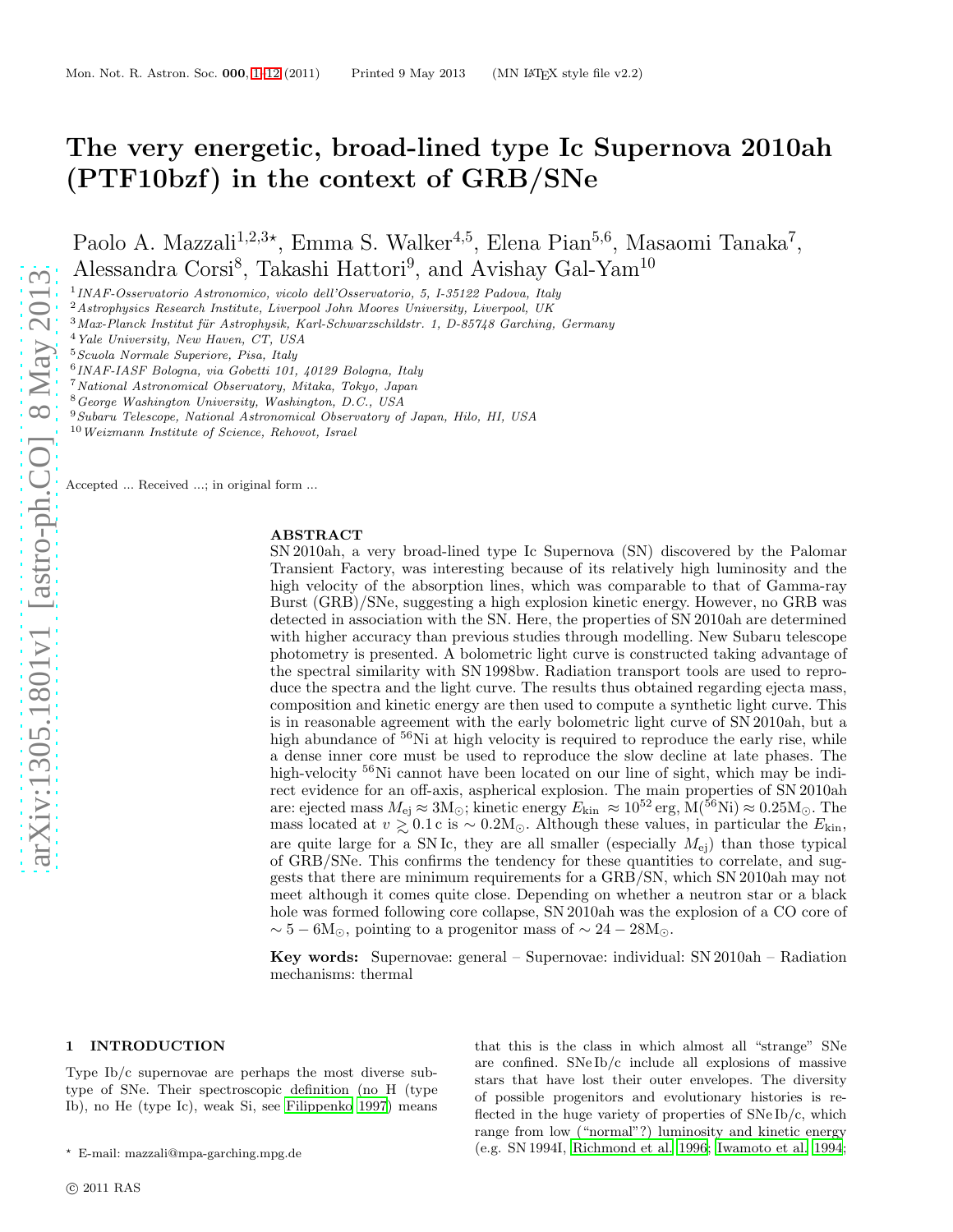[Sauer et al. 2006](#page-12-1)) to broad-lined SNe Ic (e.g. SN 2002ap, [Mazzali et al. 2002;](#page-11-2) [Foley et al. 2003](#page-11-3); [Gal-Yam et al. 2002](#page-11-4)), to XRF-connected SNe Ib (e.g. SN 2008D, [Soderberg et al.](#page-12-2) [2008](#page-12-2); [Mazzali et al. 2008](#page-12-3); [Modjaz et al. 2008](#page-12-4)) and SNe Ic (e.g. SN 2006aj, [Pian et al. 2006\)](#page-12-5), to luminous and energetic GRB/SNe Ic (SN 1998bw, [Galama et al. \(1998](#page-11-5)); SN 2003dh, [Stanek et al. \(2003\)](#page-12-6); [Hjorth et al. \(2003](#page-11-6)); [Matheson et al.](#page-11-7) [\(2003](#page-11-7)); SN 2003lw, [Malesani et al. \(2004](#page-11-8))). The SN IIb subtype, where a small fraction of the H envelope survives, showing up in the spectrum but leaving practically no imprint on the light curve [\(Hachinger at al. 2012\)](#page-11-9), also belongs to the same physical group. SNe IIb are also known to range from low (e.g. SN 1993J, [Filippenko et al. 1993](#page-11-10)) to high energy events (e.g. SN 2003bg, [Hamuy et al. 2009](#page-11-11)). Binarity is suspected to play a major role in the evolution of their progenitors [\(Nomoto et al. 1995](#page-12-7); [Maund et al.;](#page-11-12) [Crockett et al. 2008](#page-11-13); [Arcavi 2011](#page-11-14); [Van Dyk et al. 2011;](#page-12-8) [Maund et al. 2011\)](#page-11-15). Some very bright SNe Ic are possibly linked to the pair instability phenomenon in very massive stars (e.g. the SN Ic 2007bi, [Gal-Yam et al. 2009](#page-11-16)). Among the members of this class are also very luminous SNe whose origin is still debated (e.g. SN 2005ap, [Quimby et al. \(2007,](#page-12-9) [2011](#page-12-10)); [Gal-Yam \(2012](#page-11-17)), and references therein) or PS1- 10afx, [\(Chornock et al. 2013\)](#page-11-18). Finally, at the opposite end of the distribution, very dim SNe Ib such as 2005E and other "Ca-rich SNe" [\(Perets et al. 2010;](#page-12-11) [Kasliwal et al. 2012](#page-11-19)) may be the result of the explosive ejection of a shell from the surface of a He-accreting white dwarf. All these SNe are also formally members of the SN Ib/c class, but their physical origin can be very different.

Still, the connection between  $SNe Ib/c$ , massive stars and GRBs is one of the most important reasons to study these stellar explosions. While extremely massive stars  $(M \geq$  $80M_{\odot}$ ) are believed to explode via the Pair Instability mechanism, which leaves no remnant, stars more massive than  $\sim 25M_{\odot}$  should collapse to form black holes. This mechanism is thought to be responsible for the emission of longsoft GRBs [\(Woosley 1993](#page-12-12)). Although the details of the energy extraction are not yet understood, there is sufficient energy to power a relativistic jet [\(MacFadyen & Woosley](#page-11-20) [1999](#page-11-20); [Bromberg 2011\)](#page-11-21). In fact, all well observed GRB/SNe are broad-lined SNe Ic, and all have been inferred to have large ejected mass and kinetic energy [\(Iwamoto et al. 1998;](#page-11-22) [Mazzali et al. 2003,](#page-11-23) [2006b\)](#page-11-24). These quantities are derived from modelling the light curves and spectra of these SNe, and the results consistently yield ejected masses of  $\sim 10M_{\odot}$ , kinetic energies of several  $10^{52}$  erg,  $^{56}$ Ni masses of ~  $0.5M_{\odot}$ , which have been used to infer progenitor star masses of  $35 - 50M_{\odot}$ .

On the other hand, X-ray Flash/SNe like SN 2006aj seem to come from stars of lower mass ( $\sim 20M_{\odot}$ ), suggesting that energy injection from a magnetar is the mechanism which originated the XRF and energised the explosion [\(Mazzali et al. 2006a](#page-11-25)).

There are various cases of broad-lined SNe Ic whose properties are intermediate between those of GRB/SNe and those of XRF/SNe and are apparently not accompanied by a relativistic outflow (e.g. SN 1997ef [\(Mazzali, Iwamoto, & Nomoto 2000](#page-11-26)); SN 1997dq [\(Mazzali et al. 2004\)](#page-11-27); SN 2002ap [\(Mazzali et al. 2002](#page-11-2))). This may suggest that some of the properties of these SNe were not sufficient for the generation of a GRB. Alternatively, they may all have off-axis GRBs, but this seems to be ruled out by radio observations [\(Soderberg et al. 2006](#page-12-13)). Studies of the emission line profiles in the late, nebular phase [\(Mazzali et al. 2004](#page-11-27), [2007](#page-12-14), [2010\)](#page-12-15) do not suggest the off-axis option for most of these SNe, although they clearly do so for some of them [\(Mazzali et al. 2005](#page-11-28); [Tanaka et al.](#page-12-16) [2008](#page-12-16)). Spectropolarimetry, which is available only in very few cases, also suggests that SNe Ic are aspherical (e.g. [Kawabata et al. 2002](#page-11-29), [2003;](#page-11-30) [Gorosabel et al. 2006](#page-11-31), [2010](#page-11-32)), and that more energetic SNe are more aspherical than lower-energy ones [\(Tanaka et al. 2012](#page-12-17)).

Clearly, in order to improve our understanding of these explosions, we need to extend the observed sample, cover a broader range of SN properties. A particularly interesting domain is SNe Ib/c with properties straddling those of GRB- and non-GRB/SNe. The presence of a high-energy transient is certainly one of the dimensions that determine SN Ib/c properties, although not the only one. One of the few SNe that falls in this category is SN 2010ah/PTF10bzf, a bright, broad-lined SN Ic without a GRB, for which extremely high velocities were inferred [\(Corsi et al. 2011](#page-11-33)). In this paper we model the spectra and light curve of SN 2010ah with our Montecarlo radiation transport codes and determine its properties. Our work is based on the data presented by [Corsi et al. \(2011](#page-11-33)), but we add very accurate photometry obtained with the Subaru Telescope.

The paper is organised as follows. In section 2 we recap the properties of SN 2010ah. In section 3 we present the new Subaru photometry. In section 4 we discuss how we use the spectral similarity to SN 1998bw to build a bolometric light curve for SN 2010ah given the lack of multicolour photometry. The light curve of SN 2010ah is then compared to those of other hypernovae (HN). In section 5 we briefly recap our modelling method and present spectral models for SN 2010ah. In Section 6 the synthetic light curves computed based on the spectral modelling results are presented and compared to the bolometric light curve of SN 2010ah. Finally, Section 7 contains a discussion and conclusions.

## 2 PTF10BZF = SN 2010AH: OBSERVATIONAL PROPERTIES

The bright, broad-lined SN Ic SN 2010ah was discovered by the Palomar Transient Factory (PTF, [Law et al. 2009](#page-11-34); [Rau et al. 2009](#page-12-18)) on 23 Feb 2010 in a galaxy at a redshift  $z = 0.0498$  [\(Corsi et al. 2011](#page-11-33)). It reached  $r = 18.3 \,\text{mag}$ on 2 Mar 2010. At a distance modulus of 36.7 mag, this corresponds to an absolute magnitude  $M_R \approx -18.4$  mag. This makes SN 2010ah a luminous SN, but not a recordbreaker. Data from the PTF follow-up were published in [Corsi et al. \(2011](#page-11-33)). The SN was classified as a Type Ic from spectra obtained at Gemini-N and Keck Obs, which show very broad lines. Velocities in excess of 0.1c were measured in Ca ii and Si ii lines [\(Corsi et al. 2011,](#page-11-33) fig. 5). In fact, absorption lines in SN 2010ah are among the broadest ever, rivalling with GRB/SNe such as 1998bw. [Corsi et al. \(2011](#page-11-33)) suggested that the SN is intermediate in spectral properties between the GRB/SN 1998bw [\(Patat et al. 2001](#page-12-19)) and the non-GRB SN 1997ef [\(Mazzali, Iwamoto, & Nomoto 2000](#page-11-26)). Actually, SN 1998bw is the closest match, as can be seen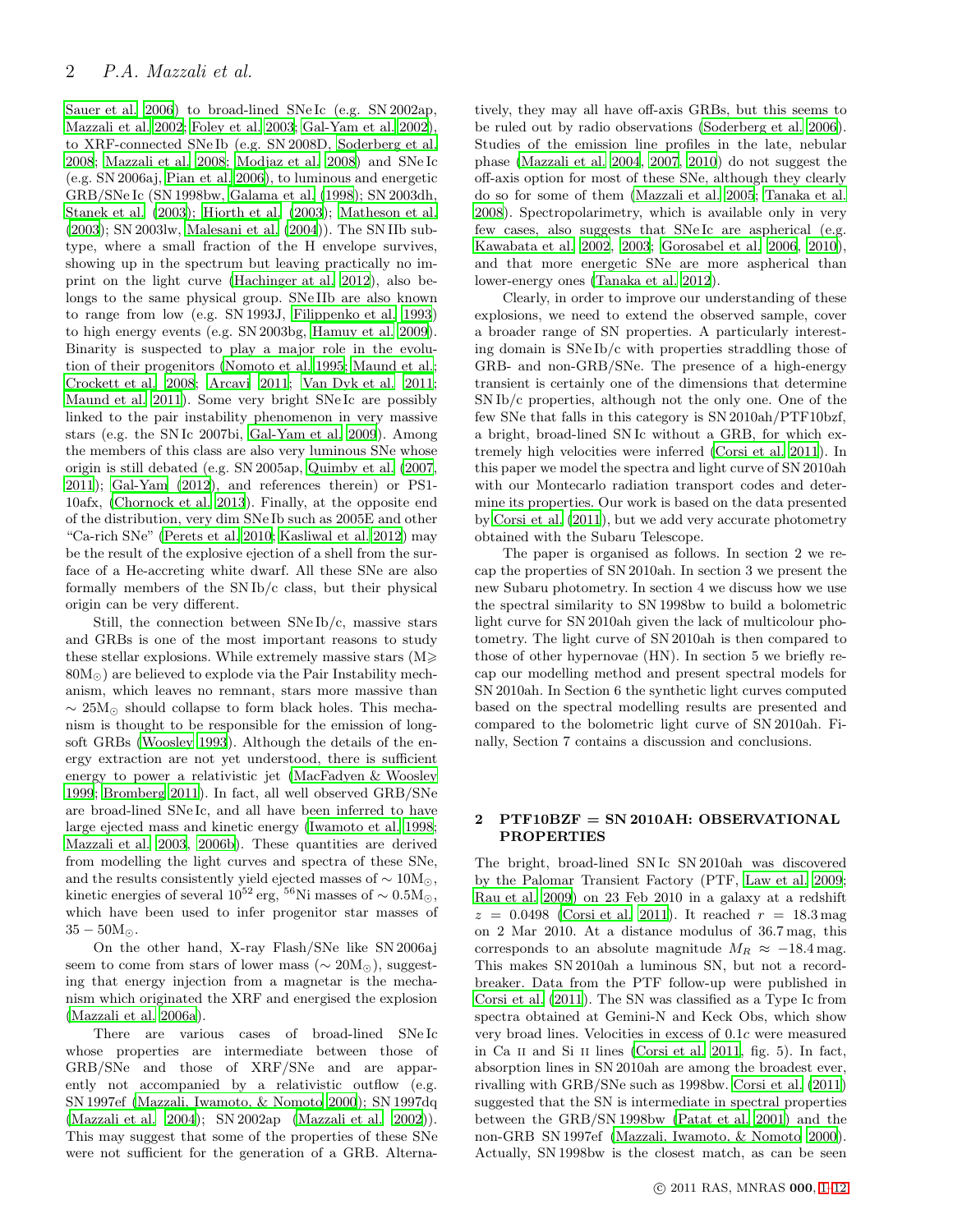from figs. 2 and 3 of [Corsi et al. \(2011](#page-11-33)). However, no X-ray counterpart was detected for SN 2010ah.

The striking spectral similarity to SN 1998bw and the lack of an associated  $\gamma$ - or X-ray counterpart make SN 2010ah an interesting event. The R-band luminosity was comparable to that of other broad-lined SNe Ic without a GRB, like SN 2003jd or SN 2009bb, for both of which an off-axis GRB has been suggested [\(Mazzali et al. 2005;](#page-11-28) [Soderberg et al. 2010](#page-12-20), respectively). However, SNe 2003jd and 2009bb resemble one another spectroscopically and look much more like the XRF/SN 2006aj [\(Pignata et al. 2011,](#page-12-21) figs. 11, 12) than SN 2010ah or SN 1998bw.

In Figure 1 we compare the two available spectra of SN 2010ah with the spectra of SNe 1998bw and 2002ap that look most similar based on an eye estimate of the available ones. The overall similarity is apparent: all three SNe show extreme line blending. In particular, Ca II IR and O I 7774 Å are blended, which requires sufficient ejecta with  $v \gtrsim 0.1c$ . In the blue, most pseudo-emission peaks (which actually correspond to regions of low line opacity where photons can escape) are obliterated because of line blocking by highvelocity material (Fe, Cr, Ti). This effect is more apparent in SN 1998bw than in either SN 2002ap or 2010ah, indicating a higher metal content at high velocity. On the other hand, SN 2010ah seems to have the highest line velocity of the three SNe [\(Corsi et al. 2011](#page-11-33)). This is shown in particular by the blueshift of the Si II  $6355 \text{\AA}$  absorption in the 7 Mar spectrum, which has  $v \approx 18000 \text{ km s}^{-1}$ . Considering that the epoch of the spectrum is at least 12 days after explosion [\(Corsi et al. 2011](#page-11-33)), this velocity is exceptionally high, and similar only to GRB/SNe [\(Pian et al. 2006](#page-12-5); [Bufano 2012](#page-11-35)).

The spectra of SN 2010ah and SN 2002ap used for the comparison are closer to one another in time than those of SN 1998bw. Based on the epochs of the spectra it can be roughly estimated that the time evolution of SN 2010ah is faster than that of SN 1998bw by about a factor 1.3. In Section 4 we show how this is in fact confirmed by the evolution of the light curves.

## 3 NEW SUBARU PHOTOMETRY AND THE LIGHT CURVES OF SN 2010AH

The PTF follow-up campaign collected a good r-band light curve of SN 2010ah, but other bands were poorly sampled [\(Corsi et al. 2011\)](#page-11-33). New Subaru data presented here improve the coverage in the post-maximum phase and make the calculation of a bolometric light curve more reliable.

Imaging observations of SN 2010ah in the  $B, V,$  and R-bands were performed under non-photometric conditions with the Subaru Telescope equipped with the Faint Object Camera and Spectrograph (FOCAS, [Kashikawa et al. 2002](#page-11-36)) on 2010 Mar 19.25, 20.25, 21.25, and 22.24 UT (MJD = 55274.25, 55275.25, 55276.25, and 55277.24, respectively). The exposure time was 2 sec for each image. The images were bias-subtracted and flat-fielded. Photometry was performed relative to 5 stars in the field for the  $R$  and  $V$ -band images and to 4 stars for the B-band images. We used an aperture of 1.5 times the full width at half-maximum (FWHM) of the point-spread function (PSF) of each image, estimated as the mean of the FWHM measured over the references stars and SN 2010ah. The magnitudes of the reference stars, originally



Figure 1. Comparison of the spectra of SNe 2010ah, 1998bw [\(Patat et al. 2001\)](#page-12-19) and 2002ap (WHT service programmes) at similar epochs relative to the respective light curve evolution. Ions responsible for the strongest spectral features are marked.

in the SDSS system, were calibrated to  $BVR$  using the conversions described in [Jordi et al. \(2006](#page-11-37)). Color corrections were applied to each image assuming that the measurement using the filter at the adjacent longer wavelength contains the information required to perform the correction. Zeropoints and colour term coefficients were derived performing a linear fit on the reference stars for each image, and then used to derive the SN photometry for the corresponding image. The  $B - V$ ,  $V - R$ , and  $R - I$  colours of SN 2010ah were derived from WISE photometry [\(Corsi et al. 2011](#page-11-33)) at epochs close to those of the Subaru images. Since only 2 reference stars could be identified in the B-band image of Mar 19.25, the zero-point and colour term could not be determined, and a magnitude from this image could not be derived.

Figure 2 shows the multiband photometry of SN 2010ah from [Corsi et al. \(2011\)](#page-11-33) and the new Subaru data, highlighted as large circles. In order to build this figure, the photometric data originally acquired with filters different from the Johnson-Cousins system in the PTF campaign have been reduced to this system as follows. For the P48 data,  $R = R_{Moul} - 0.1$  was assumed. The P60 griz magnitudes were transformed to BRI using colours from simultaneous observations and normalisations as in [Fukugita et al.](#page-11-38) [\(1996](#page-11-38)). Lacking spectroscopic information for SN 2010ah after maximum and based on the spectral similarity with SN 1998bw (see Figure 1), the  $q, r, i, z$  and Mould-R magnitudes of SN 2010ah have been converted to the BV RI system and k-corrected following [Hamuy et al. \(1993\)](#page-11-39) and [Oke & Sandage \(1968](#page-12-22)), using as templates the spectra of SN 1998bw at phases comparable to those of SN 2010ah, after application of a time-folding factor of 1.3. The UVOT U-band filters were transformed to  $U$  magnitudes using the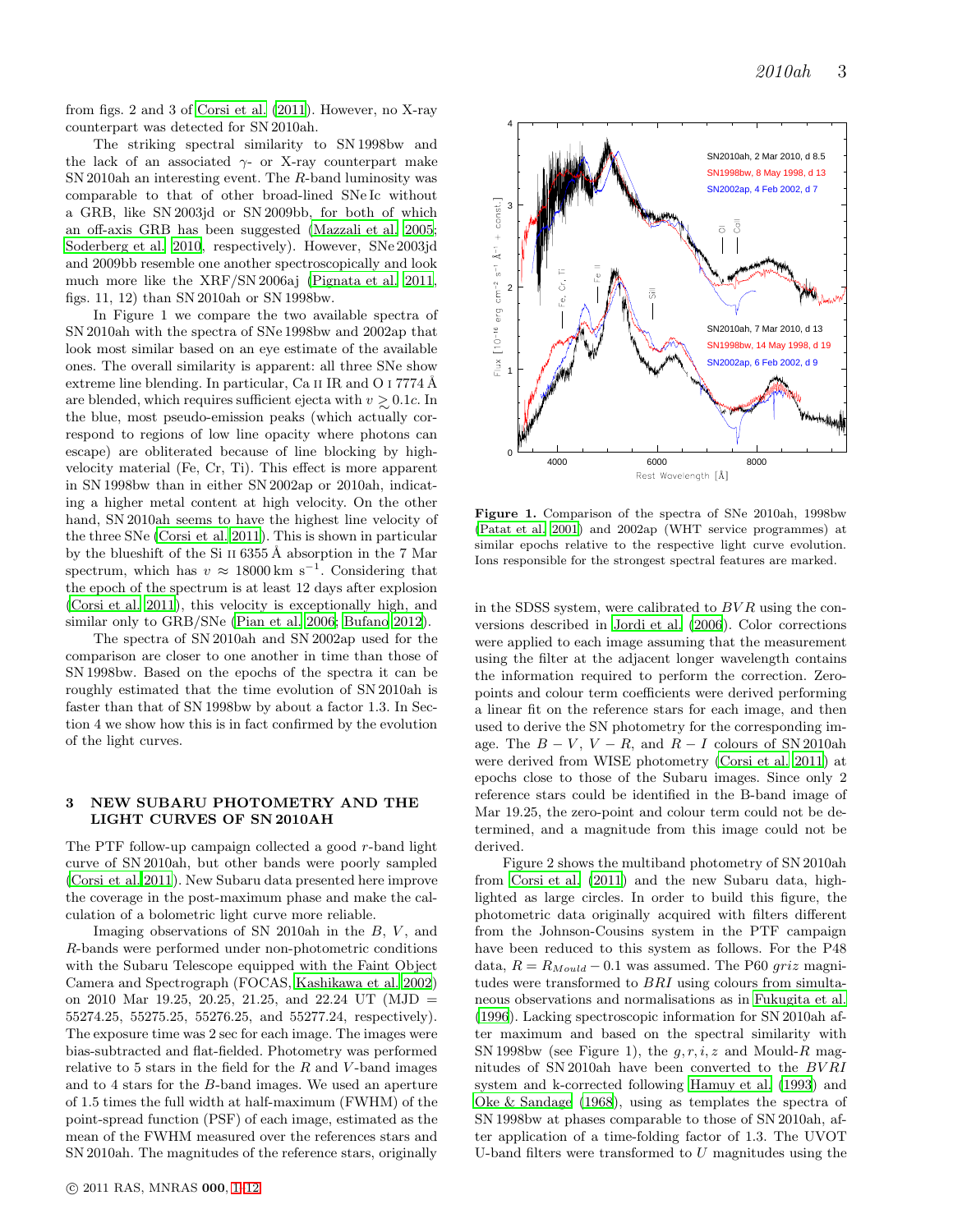

Figure 2. The UBVRI light curves of SN 2010ah. The light curves, dereddened with  $E_{B-V} = 0.012$ , include the data presented in [Corsi et al. \(2011\)](#page-11-33) and the new Subaru photometry (larger dots). The lines show the light curves of SN 1998bw, dereddened with  $E_{B-V} = 0.016$ , dimmed by 0.5 mags and stretched in time by a factor 1.3−<sup>1</sup> . The light curves of SN 2010ah approximately match those of SN 1998bw.

zero-points of [Poole et al. \(2008\)](#page-12-23) and a  $\lambda^3$  power-law for the UV spectrum. Finally, synthetic magnitudes were extracted from the Gemini and Keck spectra. As these were both taken with the slit positioned near the parallactic angle, we assumed that in both cases flux calibration is reasonable across the whole spectrum. When we measured the synthetic photometry we conservatively assigned an uncertainty of  $\pm 0.3$  mag to both points, as in [Corsi et al. \(2011](#page-11-33)). The error on the first 2 R-band points has been increased to 0.2 mags because the k-correction for those points is based on extrapolation from a SN 1998bw spectrum whose epoch is 3.5 days later in the time frame of SN 2010ah. At early epochs the spectral shape may change significantly over this time interval.

A fiducial time of explosion was selected. Since the explosion date is constrained by an upper limit on 19 Feb 2010, 4 days before the first PTF detection [\(Corsi et al. 2011](#page-11-33), fig. 2), we assumed that the explosion occurred 2 days before first detection.

In Fig. 2 all magnitudes have been dereddened with  $E_{B-V} = 0.012$  [\(Schlegel et al. 1998\)](#page-12-24), adopting  $R_V = 3.1$ and the Galactic extinction curve of [Cardelli et al. \(1989](#page-11-40)). The comparison of the rest-frame light curves of SN 2010ah with the much better sampled ones of SN 1998bw in the same filters, and especially in the R-band, where SN 2010ah has been most intensively observed, confirms that the time evolution of SN 2010ah is faster than that of SN 1998bw by a factor of  $\sim$  1.3. If the rest-frame monochromatic light curves of SN 1998bw are divided by this factor they match those of SN 2010ah reasonably well (Fig. 2), although bluer bands in SN 2010ah seem to evolve slightly faster than redder bands with respect to SN 1998bw. In the U-band, the two points available for SN 2010ah are below the SN 1998bw template, suggesting a more rapid decay in this band, and perhaps some modest local absorption.

### 4 SN 2010AH: THE BOLOMETRIC LIGHT CURVE

In order to build a successful model for SN 2010ah it is necessary to construct a bolometric light curve. This is essential for the estimate of the mass of  ${}^{56}$ Ni synthesised in the explosion and as an input to our spectrum-synthesis code. Since PTF photometry was obtained almost exclusively in the rband, it is difficult to construct a well sampled bolometric light curve. At the same time it would be dangerous to use  $r$ as a proxy for bolometric because the bolometric correction from r may be different from SN to SN.

In order to compute the bolometric light curve of SN 2010ah we made use of the spectroscopic similarity between SN 2010ah and SN 1998bw and of the similar temporal evolution after rescaling in time by a factor  $1.3^{-1}$ (Figure 2, see also [Deng et al. 2005\)](#page-11-41). We therefore adopted for SN 2010ah the bolometric correction from  $r$  obtained for SN 1998bw [\(Patat et al. 2001](#page-12-19)) at corresponding epochs (stretched in time by  $1.3^{-1}$ ). The resulting bolometric light curve is shown in Fig. 3. The epoch and brightness of the peak are not very well determined, but the good coverage of the decline phase allows a model to be developed.

As a verification of this method, for the two epochs when spectra are available we integrated the flux under the spectra, added 20% to account for flux outside the optical range taking SN 1998bw as an example (e.g. [Melandri et al.](#page-12-25) [2012](#page-12-25)), and allowed for a conservatively large error to account for uncertain flux calibration of the spectra.

Also, again as a verification, a bolometric magnitude was computed directly from the monochromatic data when sufficient coverage of the spectrum was available. This includes the epochs of the Subaru photometry, when quasi-simultaneous WISE I-band data are also available [\(Corsi et al. 2011\)](#page-11-33), and an epoch near 50 days, when  $b, r$ and i photometry is available. A correction of 20% was again added for flux outside the optical bands. These points are highlighted in Figures 3 and 4.

#### 4.1 SN properties derived from the light curve

A useful first step towards establishing a model for SN 2010ah is to derive basic information from the light curve and the spectra. In the spirit of [Arnett \(1982\)](#page-11-42) this requires measuring the width of the light curve and a characteristic ejecta velocity from the spectra. These in turn can be transformed into first guesses for the ejected mass and kinetic energy. In Fig. 4 we compare the bolometric light curve of SNe 2010ah, 1998bw and 2002ap, all of which look similar spectroscopically. The light curve of SN 2010ah is very similar in shape to that of SN 2002ap, showing a fast rise to peak, which is reached within  $\sim$  10 days. The light curve of SN 2010ah is ∼ 5% broader than that of SN 2002ap, but significantly narrower ( $\sim 25\%$ ) than that of SN 1998bw. The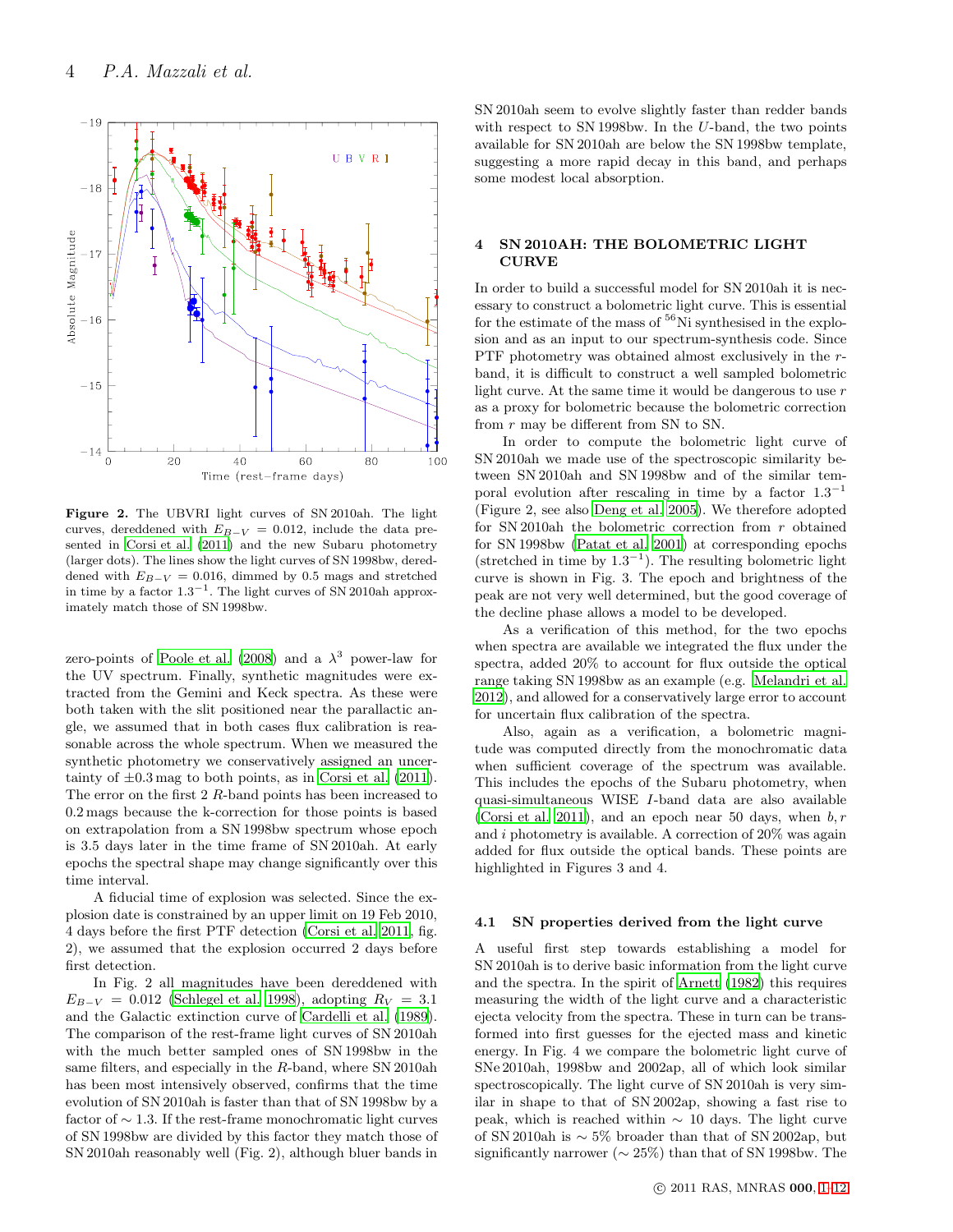

Figure 3. The PTF-r band light curve of SN 2010ah (red) and the bolometric light curve built from the photometry and correction with respect to SN 1998bw (black). Larger black points indicate estimates obtained directly from the spectra (near maximum) and from multi-colour photometry.

characteristic velocity (at maximum) of SN 2010ah can be derived from fig. 5 of [Corsi et al. \(2011](#page-11-33)).

In order to obtain a rough estimate of the properties of SN 2010ah we can apply the well-known relations between ejected mass and velocity on the one hand and kinetic energy and light curve shape on the other [\(Arnett 1982](#page-11-42)):

$$
E_{\rm kin} \quad \propto \quad M_{\rm ej} v^2 \tag{1}
$$

$$
\tau_{LC} \propto \frac{\kappa^{1/2} M_{\text{ej}}^{3/4}}{E_{\text{kin}}^{1/4}},\tag{2}
$$

where  $E_{\text{kin}}$  is the kinetic energy of the ejecta,  $M_{\text{ei}}$  the ejected mass,  $\kappa$  the optical opacity,  $\tau_{LC}$  the characteristic width of the light curve. Adopting the commonly made assumption that  $\kappa$  is constant in all SNe Ib/c, simple scaling relations can be obtained:

$$
\frac{M_1}{M_2} \quad \propto \quad \left(\frac{\tau_1}{\tau_2}\right)^2 \frac{v_1}{v_2} \tag{3}
$$

$$
\frac{E_1}{E_2} \propto \left(\frac{\tau_1}{\tau_2}\right)^2 \left(\frac{v_1}{v_2}\right)^3 \tag{4}
$$

The results that are obtained from these relations depend sensitively on the choice of  $v$ . This is a characteristic ejecta velocity, and in itself it is not a very well defined quantity. Measuring line velocity and using that value has a number of shortcomings: 1) the velocity changes (decreases) with time; 2) the velocity at which lines form can be different (higher) than the momentary photosphere; 3) different lines may form at different velocities because of ionization or optical depth effects.

Adopting a velocity used for modelling (as for example



Figure 4. Comparison of bolometric light curves of different SNe Ic: Filled dots show the bolometric light curve of SN 2010ah, 1998bw and 2002ap. Empty green circles show the light curve of SN 2010ah shifted upwards by 0.9 mags. This is a good match to SN 1998bw in the declining phase. Green crosses show the light curve of SN 2010ah shifted upwards by 0.5 mags and stretched in time by a factor (1.3). This is a good match to SN 1998bw except the earliest epochs. Empty blue dots show the light curve of SN 2002ap shifted upwards by 1.1 mags. This is a reasonable match to SN 2010ah.

was done for the SNe shown in fig.5 of [Corsi et al. \(2011](#page-11-33)), with the exception of SN 2010ah itself) eliminates at least some of these problems. Still, a single velocity does not represent the actual velocity distribution of the ejected matter. The velocity changes rapidly with time, and light curves have different shapes.

Very different results can be obtained if velocities at the same SN physical age (i.e. days from explosion, which is also an uncertain quantity except for GRB/SNe or for cases where shock breakout is detected) or at a particular phase of the light curve (e.g. maximum) are used, since different SNe peak at different physical times from explosion. Let us show some examples of this.

Since the epoch of maximum of the light curve of SN 2010ah is not well defined, different epochs can be chosen. Additionally, only two spectra are available. We use the velocity derived from the second spectrum (7 March 2010), 18000 km s<sup>-1</sup>. [Corsi et al. \(2011](#page-11-33)) assigned to this spectrum an epoch of 11 days, based on the first detection. Corresponding velocities at this epoch can be obtained for both SN 1998bw (via interpolation) and SN 2002ap (from direct modelling). All values are shown in Table 1. The value of Ekin changes somewhat if we start from SN 1998bw or from SN 2002ap, reflecting the uncertainty in LC shape and time of maximum for SN 2010ah. Alternatively, we can consider the non-detection limit 4 days earlier, and assign to the March 7 spectrum a fiducial epoch of 13 days, as we do in the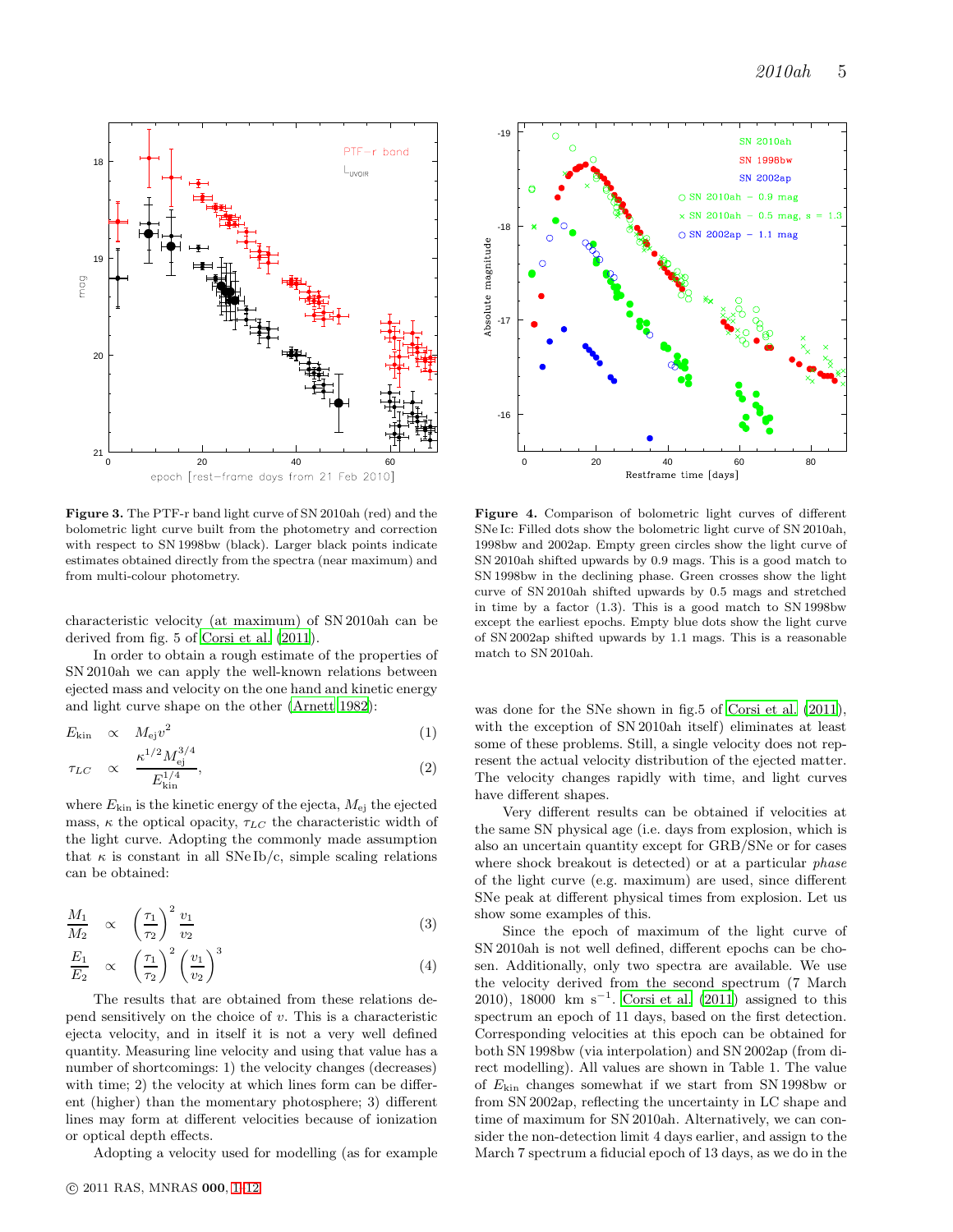**Table 1.** Derived properties of SN 2010ah  $(M_{\rm ei}, E_{\rm kin})$  with different assumptions about the epoch and using different reference SNe, whose  $M_{\rm ei}$  and  $E_{\rm kin}$  are given as are their velocities at different reference epochs.

| SΝ     | $\tau$ | vel $(11 d)$<br>$~\rm km~s^{-1}$ | $M_{\rm ei}$ | $E_{\rm kin}$<br>$10^{51}$ |
|--------|--------|----------------------------------|--------------|----------------------------|
|        | days   |                                  | $M_{\odot}$  | erg                        |
| 1998bw | 17     | 22500                            | 10           | 50                         |
| 2002ap | 12     | 12000                            | 2.5          | 4                          |
| 2010ah | 13     | 18000                            | 5            | $15$ (using 98bw)          |
|        | 13     | 18000                            | 4            | $15$ (using $02ap$ )       |
|        |        |                                  |              |                            |
| SN     | $\tau$ | vel $(13 d)$                     | $M_{\rm ei}$ | $E_{\rm kin}$              |
|        | days   | $~\rm km~s^{-1}$                 | $M_{\odot}$  | $10^{51}$<br>erg           |
| 1998bw | 17     | 19000                            | 10           | 50                         |
| 2002ap | 12     | 10000                            | 2.5          | 4                          |
| 2010ah | 13     | 18000                            | 6            | $25$ (using $98$ bw)       |

spectroscopic analysis below. The velocities of SNe 1998bw and 2002ap change significantly, despite the small change in epoch, and so do the results obtained for  $M_{\rm ej}$  and  $E_{\rm kin}$  of SN 2010ah. The value of  $E_{\text{kin}}$ , in particular, is now much higher. Indicative results for SN 2010ah are  $M_{\rm ej} \sim 4-6{\rm\,M_\odot}$ ,  $E_{\text{kin}} \sim (1.5-3) 10^{52}$  erg, with large uncertainties. Similarly uncertain results would be obtained if we used the earlier spectrum as a reference for velocity. This shows that the rescaling method should be applied with caution, especially if the data coverage is not excellent. Furthermore, it is imperative that SNe are used that have very similar spectral properties in order to avoid carrying incorrect information (especially about  $E_{\text{kin}}$  as derived from velocities) from the SN used as template to the one which is being studied.

The other important quantity that can be derived by interpolation is the mass of  ${}^{56}$ Ni. This can be done using as reference the peak of the light curve, or alternatively the late phase. The use of different and independent methods makes the estimate of the  $M(^{56}Ni)$  more reliable than those of  $M_{ej}$ or  $E_{\text{kin}}$ . Fig. 4 shows the two different approaches. The temporal evolution of the bolometric light curve of SN 2010ah looks rather similar to that of SN 2002ap. If the bolometric light curve of SN 2002ap is shifted up by 1.1 mag it tracks that of SN 2010ah very well, except for the first point, which suggests that SN 2010ah had a broader light curve. The early rise of the light curve of SN 2010ah may be due to mixing out of some <sup>56</sup>Ni, possibly in an aspherical explosion like that of SN 1998bw [\(Maeda et al. 2002,](#page-11-43) [2006](#page-11-44)). A shift of 1.1 mags corresponds to a factor 2.75 in luminosity. The mass of <sup>56</sup>Ni for SN 2002ap was determined from modelling as  $0.07 M_{\odot}$  [\(Mazzali et al. 2002](#page-11-2)). This yields for SN 2010ah  $M<sup>56</sup>Ni$  = 0.19 M<sub>☉</sub>, consistent with the value derived by [Corsi et al. \(2011\)](#page-11-33).

If we use as reference SN 1998bw, on the other hand, we can follow two different approaches. The post-maximum LC of SN 2010ah can be superposed on that of SN 1998bw if it is scaled up by 0.9 mags. This is a factor of 2.3 in luminosity. Adopting for SN 1998bw a  $^{56}$ Ni mass of 0.41 M<sub>☉</sub> [\(Nakamura et al. 2001](#page-12-26); [Mazzali et al. 2006b](#page-11-24)), a  $^{56}$ Ni mass of  $0.19M_{\odot}$  is obtained for SN 2010ah, consistent with the value obtained when rescaling from SN 2002ap. In fact, differences in the relative times are negligible at advanced epochs. This is therefore the safest approach.

Alternatively, one can rescale the bolometric light curve of SN 2010ah in flux AND stretch it by a factor 1.3 to generate a light curve that looks like that of SN 1998bw. In this case the rescaling factor is only 1.6 (0.5 mags), and the  $^{56}{\rm Ni}$  mass for SN 2010ah is 0.26  ${\rm M}_{\odot}.$  This result is clearly inconsistent. The different time evolution of the two light curves must be taken into account: at early times the contribution of  ${}^{56}Co$  can be ignored, and shifting the peak from 17 days (SN 1998bw) to 13 days (SN 2010ah) leads to a <sup>56</sup>Ni mass for SN 2010ah smaller by a factor of 0.63 with respect to the inital estimate. Hence we recover  $M<sup>56</sup>Ni= 0.16M<sub>o</sub>$ , which is reasonably consistent with the estimate based on the light curve tail. We conclude that for SN 2010ah M(<sup>56</sup>Ni)=  $0.18 \pm 0.02M_{\odot}$ . A departure from this value can be introduced by a) any <sup>56</sup>Ni which is mixed to high velocities and is only visible in the rising phase; b) some deeply hidden <sup>56</sup>Ni which at peak does not yet contribute to the luminosity and only affects the light curve at very late times. This central <sup>56</sup>Ni is known to be present in a high density inner region in probably all hypernovae [\(Maeda et al. 2003](#page-11-45)). A signature of this deep  ${}^{56}$ Ni may also be seen in SN 2010ah after about day 40, when the LC begins to flatten, although data unfortunately stop soon thereafter. Therefore,  $M(^{56}Ni)=0.20M_{\odot}$  is probably a lower limit for the mass of  $56$ Ni in SN 2010ah.

#### 5 SPECTRAL MODELLING

Given the description above, only accurate spectral (and light curve) modelling can yield reliable information on the properties of SNe Ib/c. For SN 2010ah only two spectra are available, so a very accurate result should not be expected. However, since the two spectra are separated by several days modelling may yield significant information.

We used our SN Montecarlo spectrum synthesis code, which was first presented by [Mazzali & Lucy \(1993](#page-11-46)). The code computes radiation transport in a SN ejecta starting from an assumed luminosity emitted at a lower boundary as a black body. SN ejecta are assumed to be in free expansion, so that  $v = R/t$ . Bound-free processes are ignored, but electron scattering and line absorption are considered. The latter is treated including the process of fluorescence, which is essential for the formation of type I SN spectra [\(Lucy](#page-11-47) [1999](#page-11-47); [Mazzali 2000](#page-11-48)). Radiative equilibrium is enforced in the SN envelope by conserving photon packets. Level populations are computed adopting a modified nebular approximation, which successfully accounts for the deviation from LTE. The code has been successfully applied to a number of different SNe Ib/c (e.g. [Mazzali et al. 2002\)](#page-11-2), and it has proved a very useful tool to go beyond line identification: thanks to its physical treatment of opacities it allows different density and abundance profiles to be tested, so that various SN properties can be determined quantitatively.

Since our code uses a physical luminosity, fluxcalibrated spectra are necessary for a meaningful comparison. The spectra are assumed to be reasonably well fluxcalibrated based on the observational techniques used to obtain them. We corrected them for a Milky Way extinction of  $E(B-V) = 0.012$  (Schlegel et al. 1998) and measured R-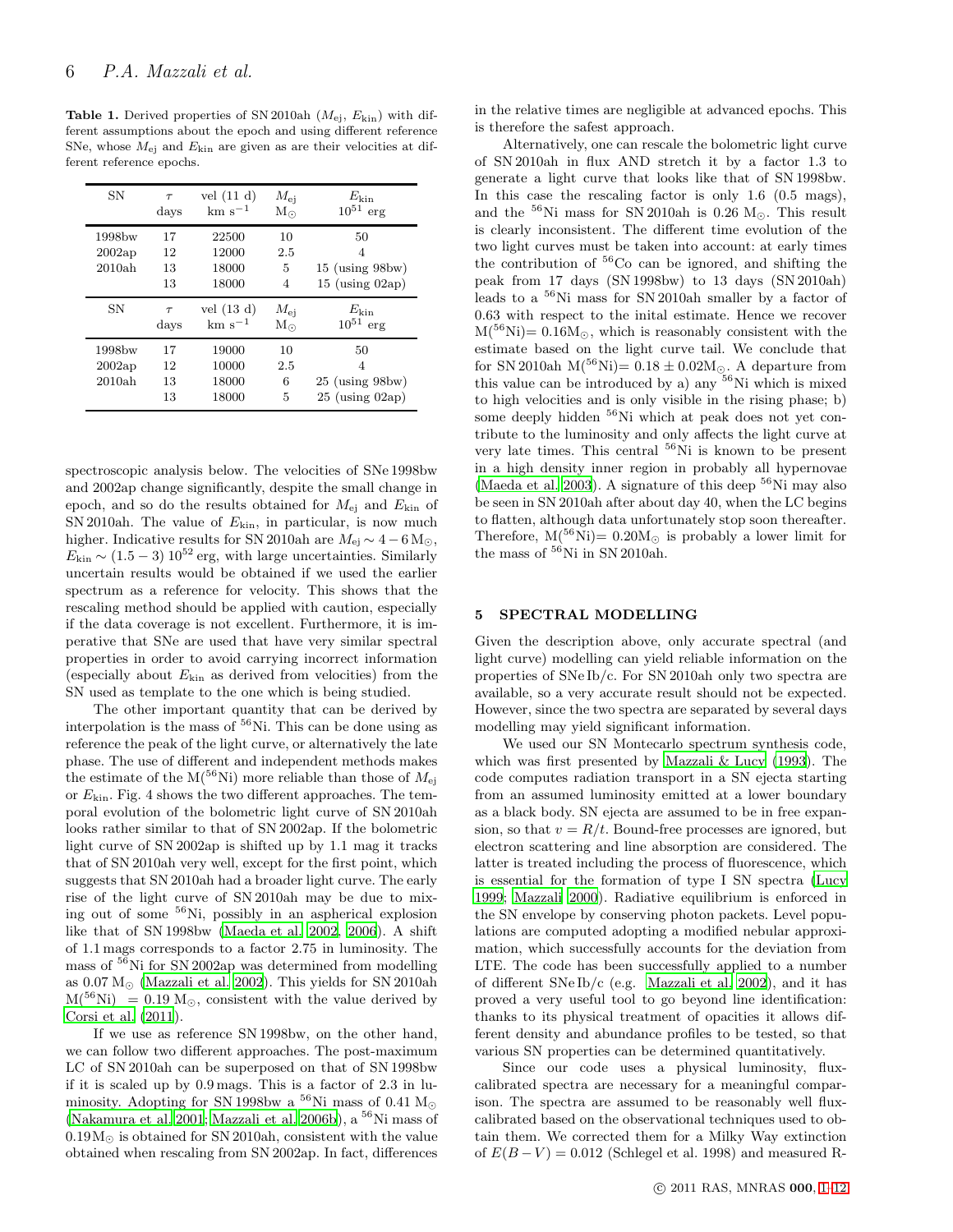band magnitudes using the PYSYNPHOT  $<sup>1</sup>$  $<sup>1</sup>$  $<sup>1</sup>$  package. In or-</sup> der to account for calibration errors we applied a large error of 0.3 mags for both measurements. The corrected observed magnitudes are  $R = 17.95$  mag for the Gemini spectrum and  $R = 18.15$  mag for the Keck spectrum.

Our code requires as input a density distribution. This is essential in order to define the properties of the SN. In particular, SNe Ic with progressively broader lines are characterised by increasing values of the parameter  $E_{\text{kin}}/M_{\text{ej}}$ . Low-energy, "normal" SNe like SN 1994I have  $E_{\rm kin}/M_{\rm ej}$  ∼ 1 [\(Sauer et al. 2006](#page-12-1)), while GRB/SNe like SN 1998bw, which show very broad lines, have  $E_{\rm kin}/M_{\rm ej} > 2$  [\(Nakamura et al.](#page-12-26) [2001](#page-12-26)). Given the spectral similarity between SN 2010ah, SN 1998bw and SN 2002ap, we adopt the explosion model that was used for SN 1998bw, rescaling it to match the parameters of SN 2010ah as estimated above.

We use a distance of 216 Mpc (i.e. a distance modulus  $\mu = 36.67 \text{ mag}$ ) assuming  $H_0 = 72 \text{ km s}^{-1} \text{ Mpc}^{-1}$  and standard cosmology, and a reddening  $E(B - V) = 0.012$ [\(Corsi et al. 2011\)](#page-11-33).

Given the estimated mass and energy of SN 2010ah, we started by rescaling the model for SN 1998bw (model CO138,  $M_{\rm ej}$  = 10 ${\rm M}_{\odot}$ ,  $E_{\rm kin}$  = 3 10<sup>52</sup> erg, [Iwamoto et al. 1998](#page-11-22)) by a factor between 0.3 and 0.5 in mass, which obviously implies a reduction in energy of the same magnitude.

Since both spectra are relatively early, our models can only probe the outer part of the ejecta. Therefore, while they can yield a reasonable estimate of the one-dimensional energy, which is mostly associated with the high-velocity outer ejecta, they cannot probe the bulk of the mass, which is located at lower velocities and deeper layers than the early spectra can reach. A more accurate estimate of the mass in this case requires modelling the light curve. Nebular spectra would be very useful for this purpose (e.g. [Mazzali et al.](#page-12-15) [2010](#page-12-15)), but none are available for SN 2010ah.

A fundamental element is the choice of risetime. The longer the risetime, the larger the ejected mass has to be in order to obtain a reasonable spectrum. SN 2010ah was first detected on 23.5 Feb 2010. The first spectrum was obtained on 2 Mar 2010, i.e. 7 days later. A deep non-detection limit 4 days prior to discovery means that the upper limit for the age of the first spectrum is 11 days (10.5 rest-frame days). Averaging these values, we assume  $t = 9$  days as the epoch of the first spectrum. Considering the redshift  $(z = 0.0498)$ , we adopted for the 2 Mar spectrum  $t = 8.5$  d.

Our code computes a spectrum starting from the SN physical parameters  $L, t$ , and v, in order to define a consistent temperature structure in the ejecta. The photospheric velocity  $v_{\rm ph}$  can be inferred from the spectra. [Corsi et al.](#page-11-33) [\(2011](#page-11-33)) measured a Si II 6355 Å absorption velocity  $v =$  $29000 \text{ km s}^{-1}$  in the 2 March spectrum. We adopt for the model a slightly lower velocity, 25000 km s<sup>−</sup><sup>1</sup> , and obtain a reasonable solution for the spectrum.

The luminosity necessary to reproduce the flux in the 2 Mar spectrum is 5  $10^{42}$  erg s<sup>-1</sup>, i.e.  $\log(L/L_{\odot}) = 9.12$ . Given the rather small epoch, we find that the best results are obtained if model CO138 is rescaled in mass by a factor 0.3. This gives  $M_{\text{ei}} = 3.2 \text{ M}_{\odot}$ ;  $E_{\text{kin}} = 10^{52} \text{ erg}$ , but we should remark once more that the mass derived from the



Figure 5. The spectrum of SN 2010ah obtained on 2 Mar 2010 (black) and the corresponding synthetic model (blue).

spectral fits alone can be highly uncertain since the spectra do not cover a large range of epochs. It appears however that a much smaller mass is located at high velocities than in the case of SN 1998bw, so we need to reduce the mass at  $v > 30000 \text{ km s}^{-1}$ . We did this by steepening the density slope, using a power-law  $\rho(r) \propto r^n$  with index  $n \approx -7$ above 20000 km s<sup>-1</sup>. We find  $\approx 0.2 M_{\odot}$  at  $v > 0.1c$ , compared to  $\approx 1 M_{\odot}$  for SN 1998bw. There is however practically no material at  $v > 10^5$  km s<sup>-1</sup>, as was also the case for SN 1998bw. On 2 Mar 2010, only  $\sim 0.5 M_{\odot}$  of material is found above  $v_{\rm ph}$ . The equivalent model for SN 1998bw had  $\sim 1.2 M_{\odot}$  located above  $v_{\rm ph} = 31600 \, \rm km~s^{-1}$  on 3 May 1998 [\(Iwamoto et al. 1998](#page-11-22)), 8 days after explosion. Therefore the velocity of SN 2010ah is actually slightly smaller than that of SN 1998bw.

The synthetic spectrum is compared to the observed one in Fig. 5. Main features are Fe II absorption at  $\sim$  4000, 4600 Å, Si II near 6000 Å, the O I-Ca II blend near 7000 Å. The observed spectrum is reproduced adopting a composition above the photosphere dominated by oxygen (78% by number), followed by Ne (20%), intermediate-mass elements (5%). Ca and Fe are only present at the level of  $\sim 0.5\%$ .

The next spectrum is only 5 days later, 7 Mar 2010. This corresponds to 14 days, (13.3 days in the rest frame). The velocity in this spectrum has dropped significantly [\(Corsi et al. 2011](#page-11-33), measured 18000 km s<sup>-1</sup> in the Si II line), which is compatible with the drop observed in both GRB/HNe and non-GRB/HNe. We can thus probe deeper layers of the ejecta. The luminosity required to match the flux is  $L = 4 \, 10^{42} \, \text{erg s}^{-1}$ , i.e.  $\log(L/L_{\odot}) = 9.01$ . A velocity of  $v_{\rm ph} = 13500 \,\rm km \ s^{-1}$  gives the best fit to the spectrum using the same density distribution as at the earlier epoch rescaled to the later epoch (Fig. 6). The photospheric velocity drops by much more than the observed Si II velocity,

<span id="page-7-0"></span><sup>1</sup> http://stsdas.stsci.edu/pysynphot/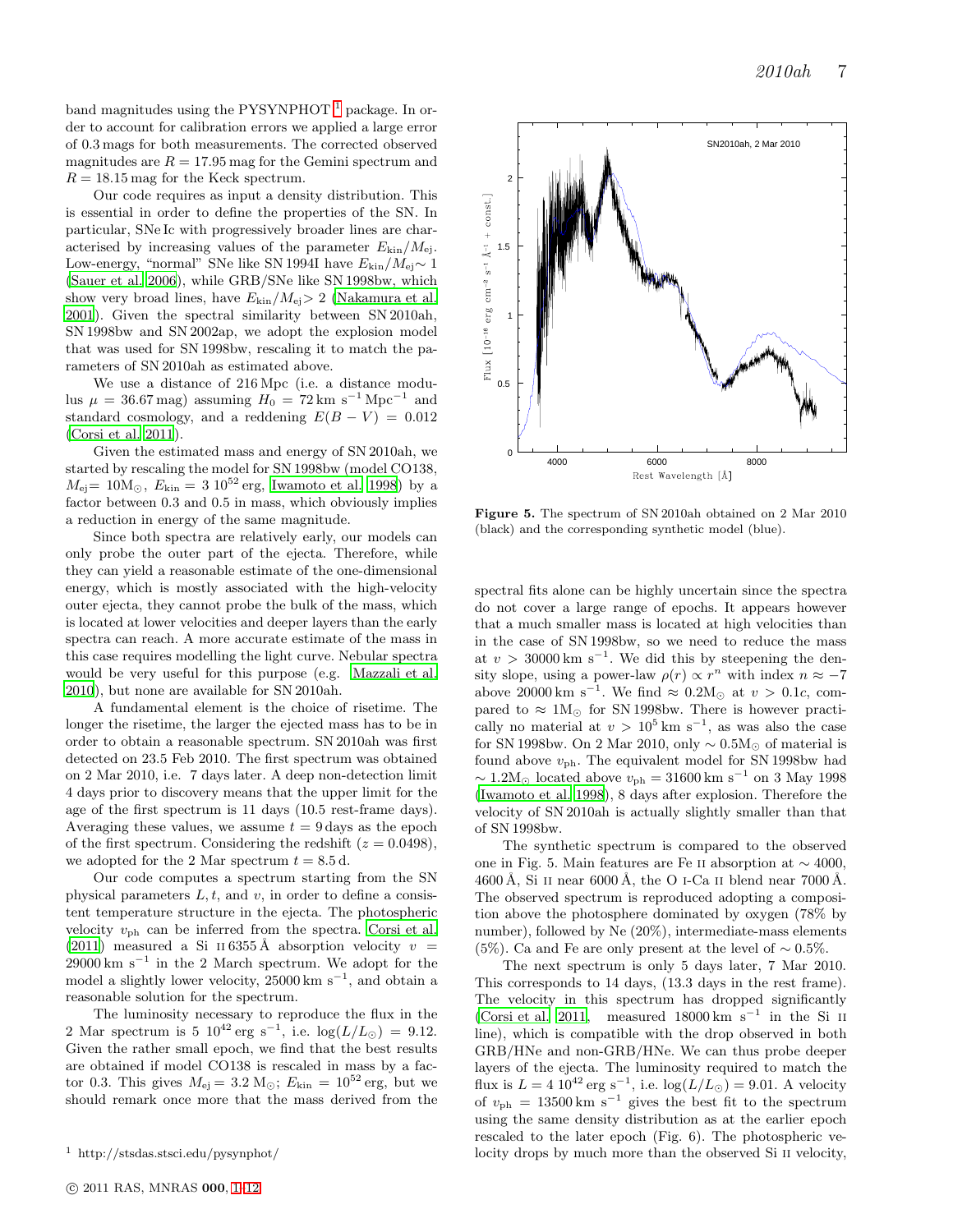

Figure 6. The spectrum of SN 2010ah obtained on 7 Mar 2010 (black) and the correspnding synthetic model (blue).

suggesting that the observed feature is affected by other contributions. On the other hand, our synthetic Si ii line has a somewhat lower velocity than the observed one. At this epoch the mass above the photosphere is  $2.25M_{\odot}$ . The composition is similar to that used for the previous epoch, with a little less oxygen  $(60\%)$ , replaced by neon  $(30\%)$ . The spectrum is still formed inside the oxygen layer. Abundances do not indicate enrichment of Intermediate-mass Elements or mixing-out of Fe. The synthetic O i line is too deep, but it is blended with Ca IIIR, which actually dominates in strength near  $7500 \text{ Å}$ . A lower density may lead to a better O I line, but the Si II line would look worse. Since we only have these two spectra, we refrain from performing a more detailed but uncertain analysis. We rather turn to the light curve in order to determine parameters such as  $M_{\rm ej}$ , <sup>56</sup>Ni mass and distribution.

## 6 LIGHT CURVE MODELS

It is well known that light curve models alone do not have the ability to determine uniquely all SN parameters. In particular, while the mass of  $56$ Ni can be reasonably well established from the light curve peak if the time of explosion is known to within a good accuracy, or from the late, exponential decline phase of the light curve if this is observed, the two parameters that determine the shape of the light curve,  $M_{\text{ei}}$  and  $E_{\text{kin}}$ , are degenerate (Eq.2; [Arnett 1982](#page-11-42)). Only the simultaneous use of light curve and spectra can break this degeneracy [\(Mazzali, Iwamoto, & Nomoto 2000](#page-11-26)). Having established the most likely values of  $M_{\text{ei}}$  and  $E_{\text{kin}}$ through spectral modelling, we can test whether they can reproduce the light curve [\(Mazzali et al. 2002](#page-11-2)). Fitting the light curve yields additional information about the mass and distribution of <sup>56</sup>Ni, in particular at velocities lower than the

photosphere sampled by the spectra. This is particularly useful for SN 2010ah, since for this SN we do not have nebular spectra, which would make it possible to obtain an accurate description of the inner ejecta (e.g. [Mazzali et al. 2010](#page-12-15)).

The properties of the light curve of a SN of Type I (i.e. H-free) are determined by the mass of  $56$ Ni, which determines the overall luminosity, and by the mass, density and composition of the ejecta. Mass and energy have a direct impact on the density of the ejecta as a function of time, and hence on the diffusion time of the photons. The abundances in the ejecta are important in that they determine the opacity (in a Type I SN this is dominated by line opacity; [Pauldrach et al. 1996\)](#page-12-27). If both early and latetime spectra are available, all these quantities can be independently determined through spectral modelling. Typically only small modifications to the mass and distribution of <sup>56</sup>Ni are required to reproduce the light curve and validate the results [\(Mazzali et al. 2009\)](#page-12-28). This is however not the case for SN 2010ah, since no nebular spectra are available. Here we must rely on light curve modelling alone to establish the mass and density of the inner layers. Still, the properties of the outer layers are known from the early-time spectra, and so  $E_{\text{kin}}$  is reasonably well established.

We use the one-dimensional, monochromatic light curve code described in [Cappellaro et al. \(1997](#page-11-49)) and later modifications. The code is based on the Montecarlo method: given a density structure of the ejecta and a  $56$ Ni distribution, the emission and deposition of  $\gamma$ -rays and positrons produced in the radioactive decay of  ${}^{56}$ Ni to  ${}^{56}$ Co and hence to  ${}^{56}$ Fe are computed. Deposition is assumed to be instantaneous, and to be followed by the emission of optical photons. Photon diffusion, which determines the light curve, is also followed with a Montecarlo scheme. Optical opacity is treated assuming that line opacity dominates: accordingly, it is assumed to depend on composition, as in [Mazzali & Podsiadlowski](#page-11-50) [\(2006](#page-11-50)), reflecting the different number of active spectral lines in different atomic species.

Initially, we use as input the density/abundance profiles derived from early-time spectral modelling. In particular, the model we used has  $M_{\text{ej}} = 3.0 \text{M}_{\odot}$ ,  $E_{\text{kin}} = 1.15 \times 10^{52} \text{ erg}$ . The result is the synthetic light curve shown in blue in Fig.7. This reproduces the maximum using a  $^{56}$ Ni mass of 0.19 $\rm M_{\odot},$ but the rise is delayed relative to the observations. The decline is also well reproduced, but only until day 30 or so. Neither of these problems is new in the context of SN Ic light curve modelling: the slow rise of the synthetic light curve is typically the result of insufficient mixing-out of  $56$ Ni, while the slow observed late-time decline is actually common to all SNe Ic, and a solution was proposed that involves a dense low-velocity core, possibly a signature of an aspherical explosion [\(Maeda et al. 2003\)](#page-11-45).

We therefore modified both the inner density and the outer $^{56}{\rm Ni}$  abundance, and obtained the light curve shown in black in Fig. 7. This modified model has a power-law index  $n \approx -1$  below 20000 km s<sup>-1</sup>. It also has a slightly larger mass:  $3.3 M_{\odot}$ . The additional  $0.2 M_{\odot}$  are located at  $v < 10000 \,\mathrm{km \ s}^{-1}$ . The <sup>56</sup>Ni distribution is also enhanced: outer layers  $(v > 20000 \text{ km s}^{-1})$  contain a <sup>56</sup>Ni mass fraction of  $\sim 10\%$ . This is much larger than the spectral modelling results, which indicate  $\sim 1\%$ . The <sup>56</sup>Ni mass is now  $0.25 M_{\odot}$  (instead of  $0.19 M_{\odot}$ ), but because of the location of the additional <sup>56</sup>Ni there is no effect on the peak of the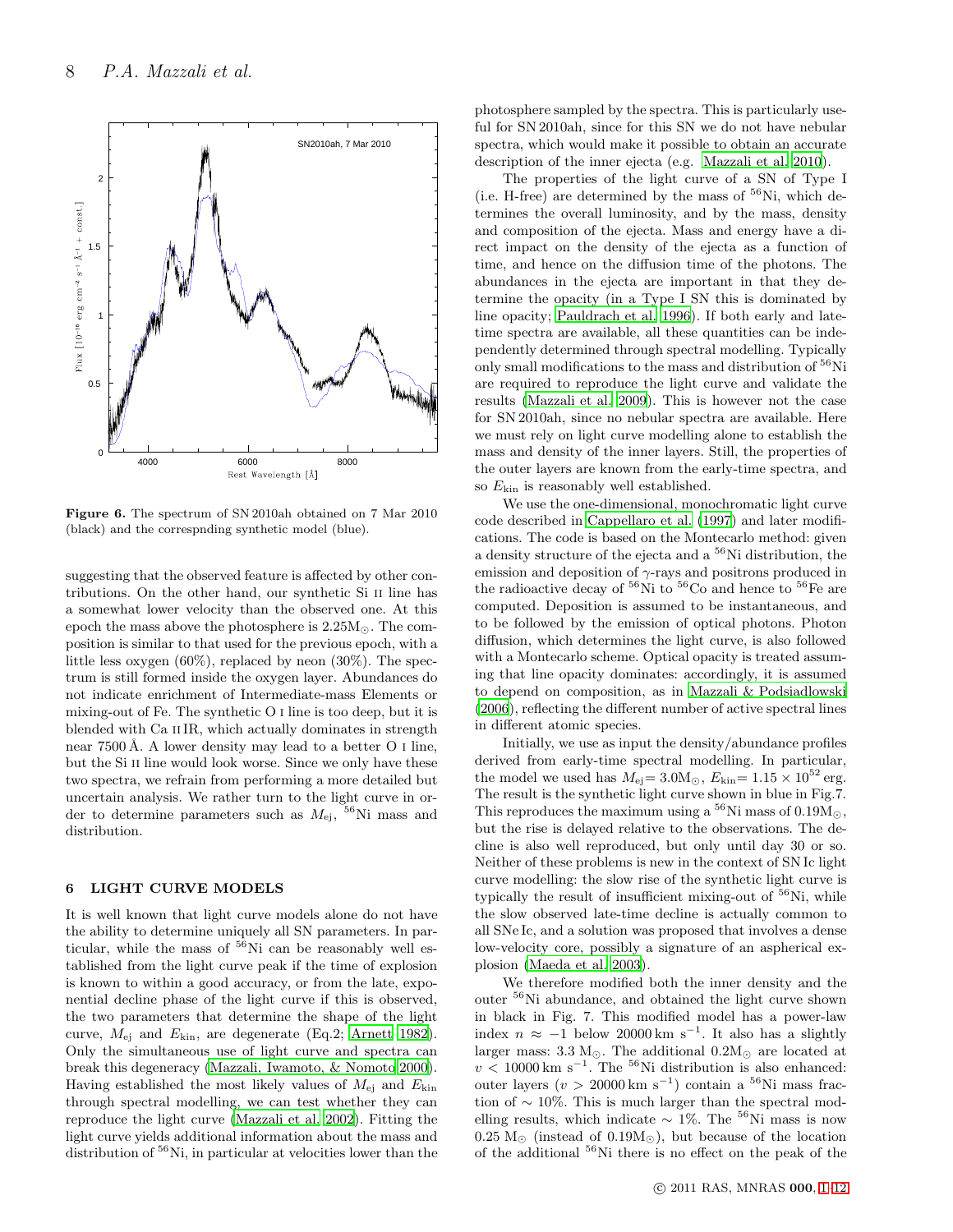

Figure 7. The *uvoir* light curve of SN 2010ah and two models, one obtained using the rescaled explosion model used to fit the spectra (blue) and one where corrections have been applied for mixed-out <sup>56</sup>Ni and a dense inner core (black). The bigger blue points are those obtained from direct integration of the observed magnitudes from the spectra (near peak), from Subaru photometry ( $\sim$  25 days), and at one late epoch (14 April 2010, 49 rest-frame days) when multiple photometry was available.

light curve, only on the rising phase. The highest  $56$ Ni abundance is at the lowest velocities,  $v < 3000 \text{ km s}^{-1}$ , where a mass fraction of more than 50% is reached. However, most of the <sup>56</sup>Ni is located at intermediate velocities, with a mass fraction of  $\sim 15\%$  at 5000-10000 km s<sup>-1</sup> and  $\sim 1\%$  at 10000-20000 km  $s^{-1}$ . The kinetic energy, on the other hand, is only marginally increased (now  $1.19 \times 10^{52}$  erg instead of  $1.15 \times 10^{52}$  erg). The modified model gives a better match to the overall light curve of SN 2010ah. Only the last phase  $(t > 60 d)$  shows a discrepancy. A further increase in mass at very low velocities may be a solution, but we refrain from attempting such models because of the lack of later points to confirm the slower decline. Additionally, although galaxy subtraction has been applied homogeneously to all images [\(Corsi et al. 2011\)](#page-11-33), since the galaxy brightness in  $r$  is comparable to that of SN 2010ah at about 30 days after explosion, the presence of some residual at epochs  $\gtrsim 60$  days cannot be excluded. This may explain the excess seen in Fig. 7.

In the modified models  $56$ Ni is added mostly at high velocity (> 20000 km s<sup>-1</sup>). This requires reaching a <sup>56</sup>Ni mass fraction of  $\sim 0.1$  in the outer ejecta. Although the <sup>56</sup>Ni distribution we have used yields a reasonably good match to the peak of the light curve of SN 2010ah, it is inconsistent with the abundance of <sup>56</sup>Ni and decay products required for the spectra. This discrepancy is potentially interesting. It may indicate that some <sup>56</sup>Ni was ejected at high velocity but not along our line of sight, so that it caused the rapid rise of the light curve [\(Maeda et al. 2006\)](#page-11-44) without leaving an imprint on the spectra in the form of absorption lines.

Although this suggestion depends mostly on the first light curve point, this interpretation is appealing in view of the properties of highly energetic SNe Ic. We know from nebular spectroscopy that the distribution of elements is not spherically symmetric, in the sense that some  ${}^{56}$ Ni and Fe are found at high velocities, probably in a funnel-like distribution which may track the position of the GRB jet in some cases [\(Mazzali et al. 2001](#page-11-51)), while oxygen and other unburned elements are ejected more in a plane, likely the equator of the progenitor. Two-dimensional models suggest this [\(Maeda et al. 2002](#page-11-43)). There is further evidence for asphericity in SNe Ib/c. Nebular studies suggest that even lower-energy SNe can be aspherical, albeit to a lesser degree [\(Maeda et al. 2008](#page-11-52); [Taubenberger et al. 2009](#page-12-29); [Modjaz et al.](#page-12-4) [2008](#page-12-4); [Maurer et al. 2010\)](#page-11-53). It is also particularly interesting that in a SN Ib linked to an X-ray Flash (SN 2008D, [Soderberg et al. 2008](#page-12-2)) spectral analysis suggests a high kinetic energy and the presence of a jet which was quenched by the helium shell [\(Mazzali et al. 2008\)](#page-12-3), and later data confirmed asphericity in the oxygen distribution [\(Tanaka et al.](#page-12-16) [2008](#page-12-16)).

The kinetic energy derived for SN 2010ah is larger than that of SN 2008D, although smaller than in GRB/SNe, and the ejected mass is compatible with that of SN 2008D if the He shell in the latter is not considered. An off-axis, jet-driven SN was proposed for SN 2008D [\(Mazzali et al. 2008](#page-12-3)). More energetic SNe Ic are all linked to GRBs and aspherical (e.g. [Mazzali et al. 2001\)](#page-11-51). Given the peculiarly high first point in the light curve of SN 2010ah, an aspherical distribution of elements may also be speculated for SN 2010ah. The lack of nebular or spectropolarimetric data prevents us from testing this hypothesis.

## 7 DISCUSSION

The results of the analysis we performed can be used to estimate the properties of the progenitor of SN 2010ah. This is interesting, because of the suggested relation between  $E_{\text{kin}}$ ,  $M(^{56}Ni)$ , and  $M_{ej}$ , which should be a good proxy for the mass of the progenitor star [\(Mazzali et al. 2009](#page-12-28)). In the case of SN 2010ah, we found  $M_{\rm ej} \sim 3.3 \, {\rm\,M_\odot},\; E_{\rm kin} \sim 1.2 \, \, 10^{52} \, {\rm erg}$ (in spherical symmetry),  $M(^{56}Ni) \sim 0.25 M_{\odot}$ .

If we plot the properties of SN 2010ah and those of other well studied SNe (Figures 8 and 9), we see a trend between  $M_{\rm ej}$ , M(<sup>56</sup>Ni), and  $E_{\rm kin}$ . Figure 8 shows M(<sup>56</sup>Ni) v.  $E_{\text{kin}}$ . The trend is clear, although SN 2006aj deviates somewhat. In this case the birth of a magnetar was suggested [\(Mazzali et al. 2006a](#page-11-25)), and the energy released may have led to an increased synthesis of  ${}^{56}$ Ni. Slightly more massive progenitors probably collapsed to a black hole, thus reducing the amount of material available for nucleosynthesis. At larger masses (and larger energies) the efficiency of production and ejection of  $56$ Ni increases again. Figure 9 shows  $M<sup>56</sup>Ni)$  v.  $E_{kin}$ . Here the relation is less well defined, but a trend is still visible. SNe Ib and IIb have a massive He envelope and lie slightly higher in the plot, suggesting that the  $E_{\text{kin}}$  is not influenced by the properties of the outer layers, as is reasonable to expect.

We can try to go from the estimated  $M_{\rm ei}$  to a progenitor mass. Using the [Nomoto & Hashimoto \(1988](#page-12-30)) models, and assuming that the mass ejected by SN 2010ah corresponds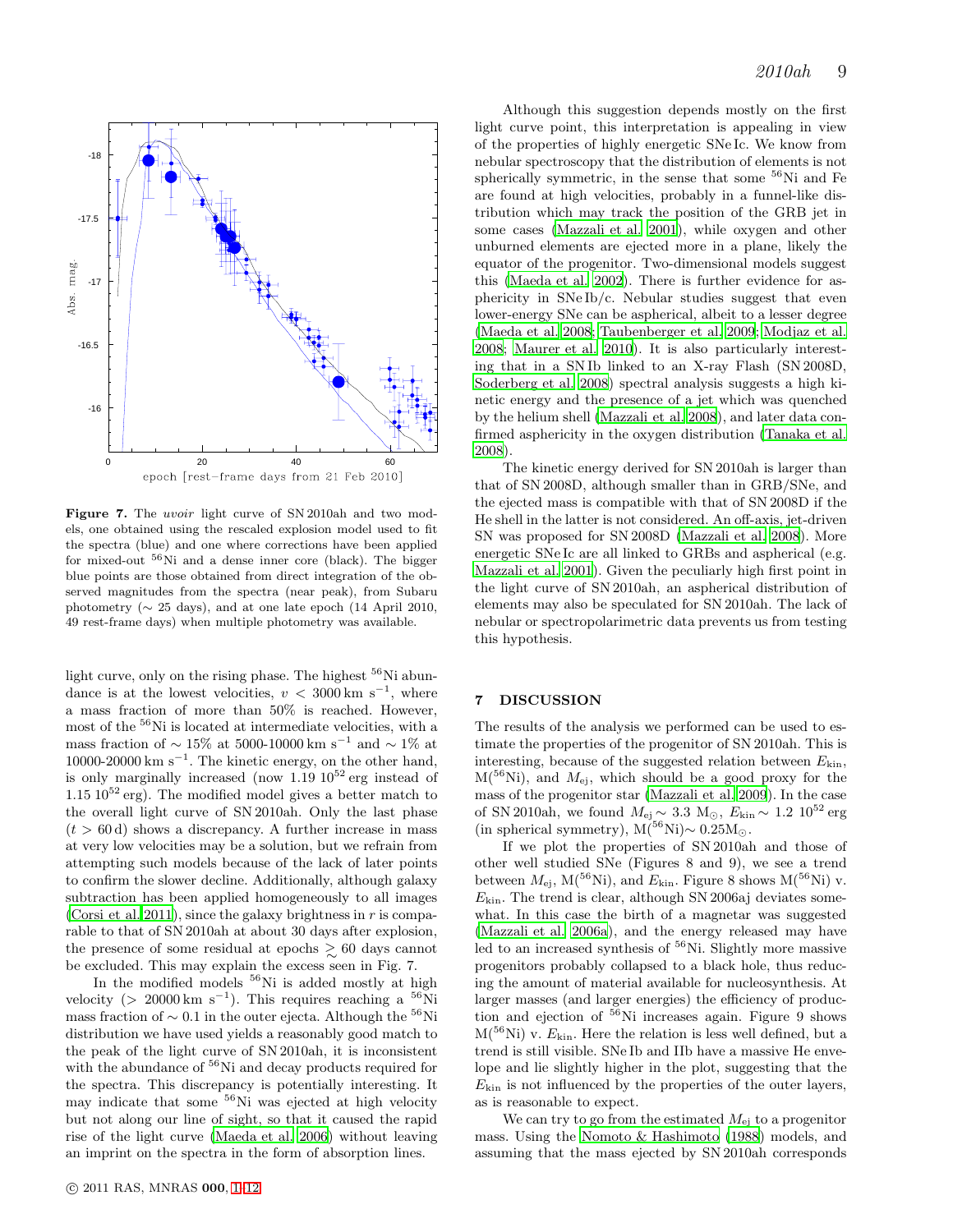



Figure 8. The mass of  $\rm ^{56}Ni$  and the  $E_{\rm kin}$  as derived from spectral/light curve modelling of a number of SNe Ib/c. Colour-coding is by ejected mass.



Figure 10. The mass of  $\rm ^{56}Ni$  derived from spectral/light curve modelling of a number of SNe Ib/c plotted against the inferred ZAMS mass of the progenitor star using single-star evolutionary models. Colour-coding is by spectral type, and it is the same as in Fig. 9.



Figure 9. The ejecta mass and the  $E_{\text{kin}}$  derived from spectral/light curve modelling of a number of SNe Ib/c and some SNe IIP. Colour-coding is by spectral type.

**Figure 11.** The  $E_{\text{kin}}$  derived from spectral/light curve modelling of a number of SNe Ib/c plotted against the inferred ZAMS mass of the progenitor star using single-star evolutionary models. Colour-coding is by spectral type, and it is the same as in Fig. 9.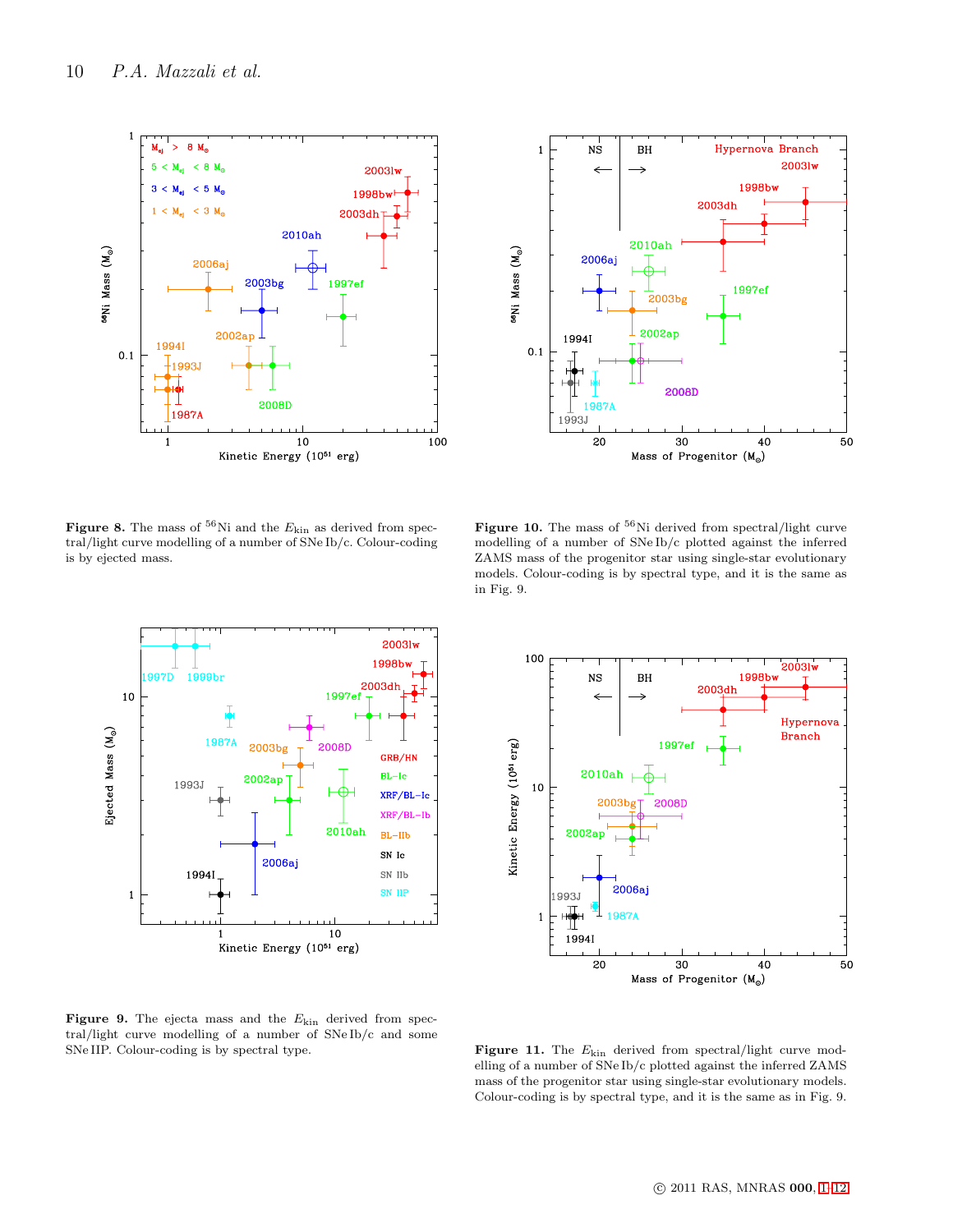to the CO core of a massive star minus the remnant mass, we end up with a black hole remnant, a CO core of  $\sim 5 6M_{\odot}$ , and a  $M_{ZAMS} \sim 24 - 28M_{\odot}$ . In the more traditional plots of  $M(^{56}Ni)$  or  $E_{kin}$  v.  $M_{ZAMS}$  (Figures 10 and 11), SN 2010ah falls nicely on the relation that is taking shape (e.g. [Mazzali et al. 2009\)](#page-12-28). This relation is derived for singlestar evolution, and using a single, albeit old set of stellar models. The process of stripping the outer H and He layers may require interaction with a companion in a binary system [\(Fryer et al. 2007\)](#page-11-54) and may not be easy to parametrise. Also, the uncertainty on the nature of the remnant (a Neutron Star or a Black Hole?) may introduce errors in the mass estimate.

Still, in the case of SN 2010ah, it looks as if all properties we derived  $(M_{\rm ei}, E_{\rm kin}, M^{56}\text{Ni})$  are consistently smaller than those of GRB/SNe, although they are large compared to other non-GRB/HNe. We may be testing the limits for stars to produce GRBs. Another recent non-GRB/HN, SN 2010ay [\(Sanders et al. 2012](#page-12-31)) may come even closer to this limit and it will be an interesting case study.

A question remains concerning SN 2010ah: did it produce a GRB, or was it at least driven by a jet which failed to escape from the star, as was suggested for SN 2008D [\(Mazzali et al. 2008](#page-12-3))? No detection of a GRB has been reported. Off-axis GRBs may be detected in the radio, but this is not the case for SN 2010ah [\(Corsi et al. 2011](#page-11-33)). The anomalously rapid rise of the light curve may suggest the presence of highly processed material in a direction not along our line of sight, but this cannot be regarded as a strong argument in the absence of other supporting evidence. Spectropolarimetry in the early phase or late-time spectroscopy would be useful in order to reveal asphericities. These may in turn point to the presence of a jet which, as in the case of SN 2008D [\(Tanaka et al. 2008\)](#page-12-16), may have aided exploding the star even though it may not have emerged from it. Unfortunately, no such data are available for SN 2010ah, so we cannot determine the degree of asphericity or the presence of any asymmetry. A suggestion for asphericity drawn from the rapid rise of the light curve may be a point in favour of this. It would be important that exceptional SNe like SN 2010ah are studied in more detail in the future.

#### ACKNOWLEDGMENTS

We acknowledge financial support from grants: INAF PRIN 2009 and 2011, ASI I/016/07/0, ASI I/088/06/0.

#### **REFERENCES**

- <span id="page-11-14"></span>Arcavi, I. et al. 2011, ApJL, 742, L18
- <span id="page-11-42"></span>Arnett, W. D. 1982, ApJ, 253, 785
- <span id="page-11-21"></span>Bromberg, O., Nakar, E., Piran, T., & Sari, R. 2011, ApJ, 740, 100
- <span id="page-11-35"></span>Bufano, M., et al. 2012, ApJ753, 67
- <span id="page-11-49"></span>Cappellaro, E., et al. 1997, A&A, 328, 203
- <span id="page-11-40"></span>Cardelli, J. A., Clayton, G. C., & Mathis, J. S. 1989, ApJ, 345, 245
- <span id="page-11-18"></span>Chornock, R., et al. 2013, [arXiv:1302.0009](http://arxiv.org/abs/1302.0009)
- <span id="page-11-33"></span>Corsi, A., et al. 2011, ApJ, 741, 76
- <span id="page-11-13"></span>Crockett, R.M., et al. 2008, MNRAS, 391, L5
- <span id="page-11-41"></span>Deng, J., Tominaga, N., Mazzali, P. A., Maeda, K., & Nomoto, K. 2005, ApJ, 624, 898
- <span id="page-11-10"></span>Filippenko, A. V., Matheson, T., & Ho, L. C. 1993, ApJL, 415, L103
- <span id="page-11-0"></span>Filippenko, A.V. 1997, ARAA, 35, 309
- <span id="page-11-54"></span>Fryer, C.L., et al. 2007, PASP, 119, 1211
- <span id="page-11-3"></span>Foley, R. J., et al. 2003, PASP, 115, 1220
- <span id="page-11-38"></span>Fukugita, M., Ichikawa, T., Gunn, J. E., Doi, M., Shimasaku, K., & Schneider, D. P. 1996, AJ, 111, 1748
- <span id="page-11-5"></span>Galama, T.J., et al. 1998, Nat, 395, 670
- <span id="page-11-4"></span>Gal-Yam, A., Ofek, E. O., & Shemmer, O. 2002, MNRAS, 332, L73
- <span id="page-11-17"></span>Gal-Yam, A. 2012, Science, 337, 927
- <span id="page-11-16"></span>Gal-Yam, A., et al. 2009, Nat, 462, 624
- <span id="page-11-31"></span>Gorosabel, J., et al. 2006, A&A, 459, L33
- <span id="page-11-32"></span>Gorosabel, J., et al. 2010, A&A, 522, A14
- <span id="page-11-9"></span>Hachinger, S., Mazzali, P. A., Taubenberger, S., Hillebrandt, W., Nomoto, K., & Sauer, D. N. 2012, MNRAS, 422, 70
- <span id="page-11-39"></span>Hamuy, M., Phillips, M.M., Wells, L.A., & Maza, J. 1993, PASP, 105, 787
- <span id="page-11-11"></span>Hamuy, M., et al. 2009, ApJ, 703, 1612
- <span id="page-11-6"></span>Hjorth, J., et al. 2003, Nat, 423, 847
- <span id="page-11-1"></span>Iwamoto, K., et al. 1994, ApJL, 437, L115
- <span id="page-11-22"></span>Iwamoto, K., et al. 1998, Nat, 395, 672
- <span id="page-11-37"></span>Jordi, K., Grebel, E. K., & Ammon, K. 2006, A&A, 460, 339
- <span id="page-11-29"></span>Kawabata, K. S., et al. 2002, ApJL, 580, L39
- <span id="page-11-30"></span>Kawabata, K. S., et al. 2003, ApJL, 593, L19
- <span id="page-11-36"></span>Kashikawa, N., et al. 2002, Pub. Astron. Soc. Jap., 54, 819
- <span id="page-11-19"></span>Kasliwal, M., et al., 2012, ApJ, 755, 161
- <span id="page-11-34"></span>Law, N. M., et al. 2009, PASP, 121, 1395
- <span id="page-11-47"></span>Lucy, L.B. 1999, A&A, 345, 211
- <span id="page-11-20"></span>MacFadyen, A. I., & Woosley, S. E. 1999, ApJ, 524, 262
- <span id="page-11-43"></span>Maeda, K., Nakamura, T., Nomoto, K., Mazzali, P. A., Patat, F., & Hachisu, I. 2002, ApJ, 565, 405
- <span id="page-11-45"></span>Maeda, K., Mazzali, P.A., Deng, J., Nomoto, K., Yoshii,
- Y., Tomita, H., & Kobayashi, Y. 2003, ApJ, 593, 931
- <span id="page-11-44"></span>Maeda, K., Mazzali, P. A., & Nomoto, K. 2006, ApJ, 645, 1331
- <span id="page-11-52"></span>Maeda, K., et al. 2008, Science, 319, 1220
- <span id="page-11-8"></span>Malesani, D., et al. 2004, ApJL, 609, L5
- <span id="page-11-7"></span>Matheson, T., et al. 2003, ApJ, 599, 394
- <span id="page-11-12"></span>Maund, J. R., Smartt, S. J., Kudritzki, R. P., Podsiadlowski, P., & Gilmore, G. F. 2004, Nat, 427, 129 ,
- <span id="page-11-15"></span>Maund, J., et al. 2011, ApJL, 739, L37
- <span id="page-11-53"></span>Maurer, J. I., et al. 2010, MNRAS402, 161
- <span id="page-11-48"></span>Mazzali, P.A. 2000, A&A, 363, 705
- 
- <span id="page-11-46"></span>Mazzali, P.A., & Lucy, L.B. 1993, A&A, 279, 447
- <span id="page-11-50"></span>Mazzali, P. A., & Podsiadlowski, P. 2006, MNRAS, 369, L19
- <span id="page-11-26"></span>Mazzali, P.A., Iwamoto, K., & Nomoto, K. 2000, ApJ, 545, 407
- <span id="page-11-51"></span>Mazzali, P.A., Nomoto, K., Patat, F., & Maeda, K. 2001, ApJ, 547, 988
- <span id="page-11-2"></span>Mazzali, P.A., et al. 2002, ApJ, 572, L61
- <span id="page-11-23"></span>Mazzali, P. A., et al. 2003, ApJL, 599, L95
- <span id="page-11-27"></span>Mazzali, P.A., Deng, J., Maeda, K., Nomoto, K., Filip-
- penko, A.V., & Matheson, T. 2004, ApJ, 614, 858
- <span id="page-11-28"></span>Mazzali, P.A., et al. 2005, Science, 308, 1284
- <span id="page-11-25"></span>Mazzali, P.A., et al. 2006, Nature, 442, 1018
- <span id="page-11-24"></span>Mazzali, P. A., et al. 2006, ApJ, 645, 1323